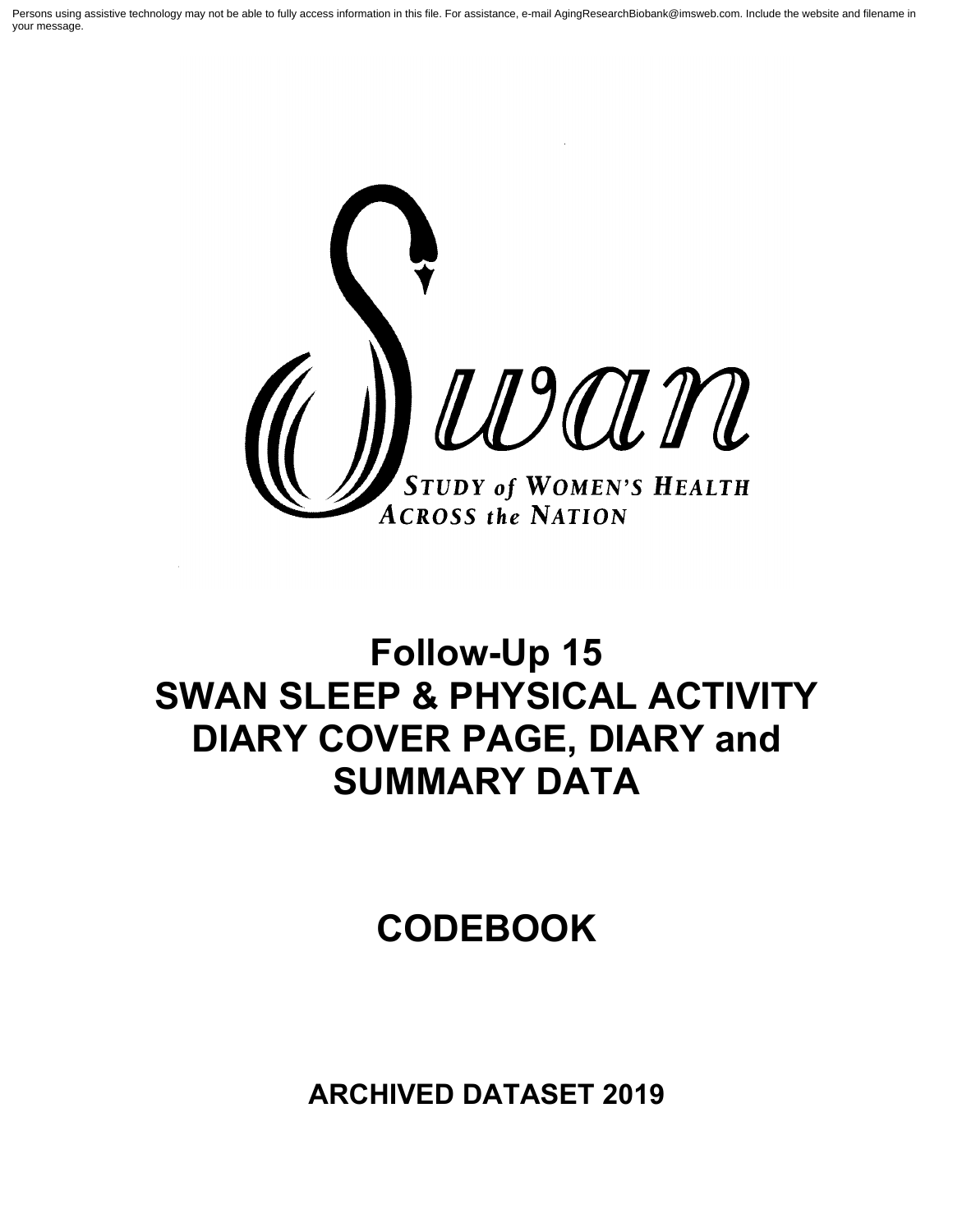## **PAGE INTENTIONALLY BLANK**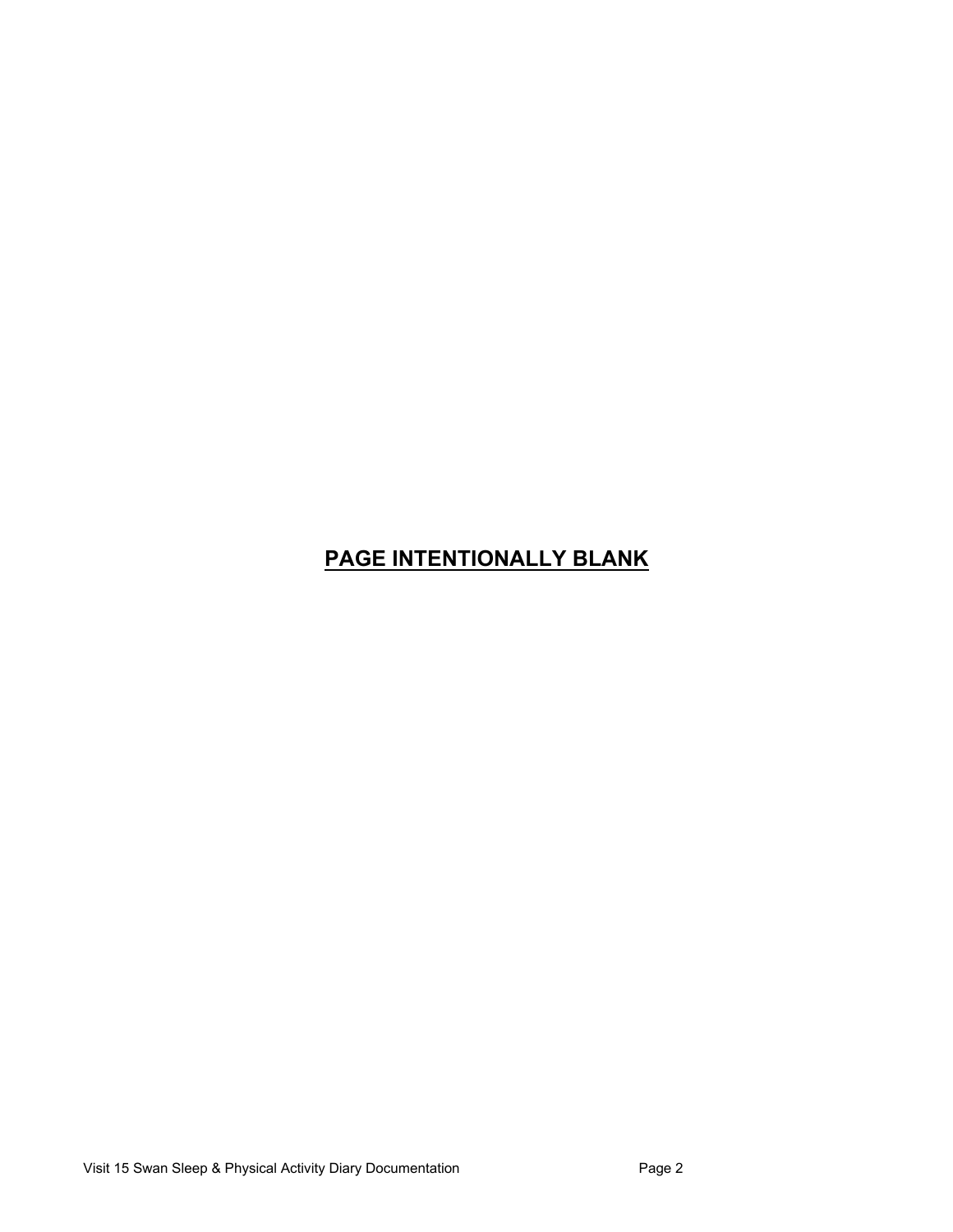### **TABLE OF CONTENTS**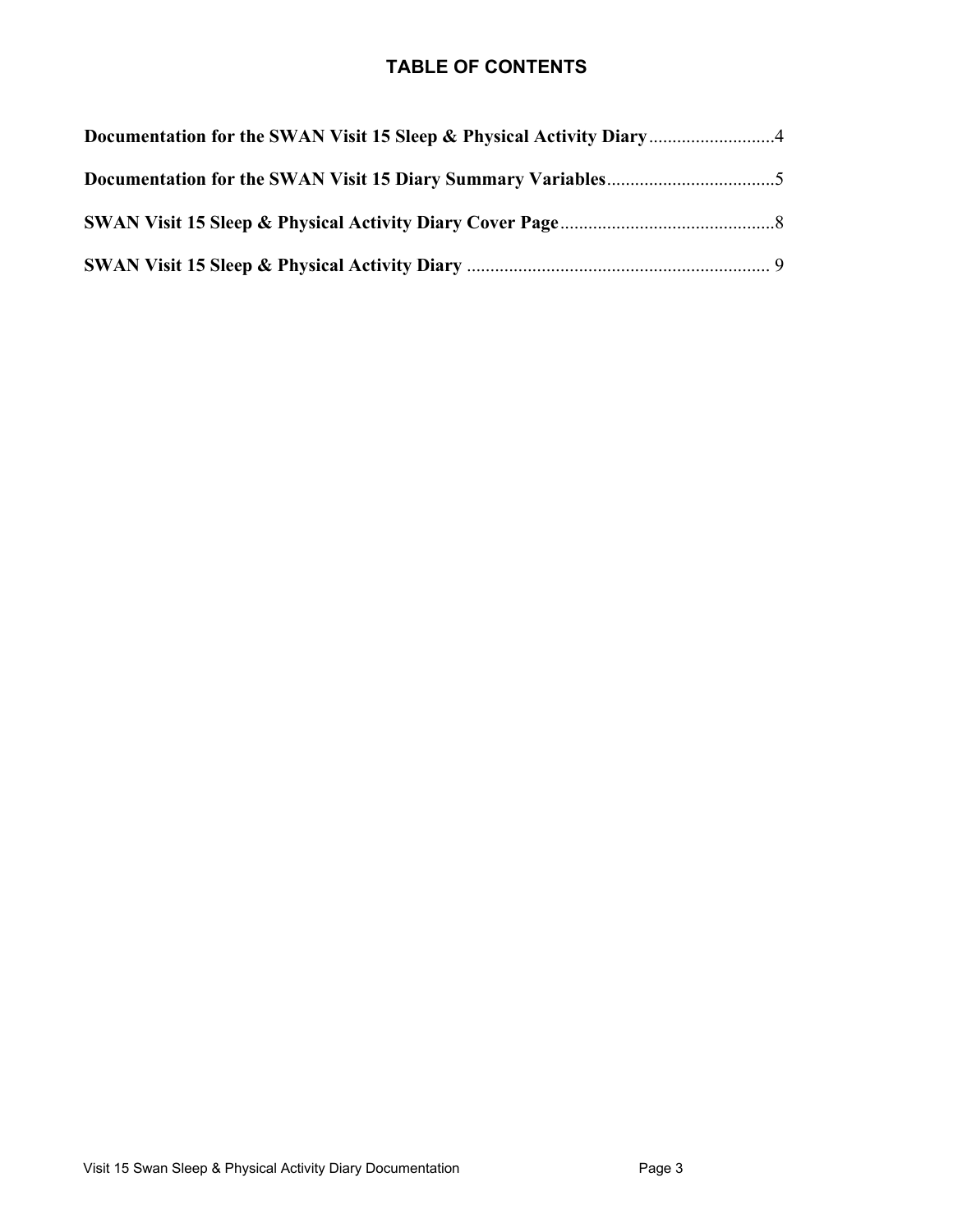#### **DOCUMENTATION FOR PUBLIC-USE SWAN VISIT 15 SLEEP & PHYSICAL ACTIVITY DIARY DATASET**

#### *1. Who is included in the public use dataset:*

The dataset contains follow-up visit 15 information for the subset of the original cohort still participating in the SWAN longitudinal study from the seven clinical sites. The sites include Boston, MA, Pittsburgh, PA, Oakland and Los Angeles, CA, Detroit, MI, Newark, NJ, and Chicago, IL.

#### *2. How this codebook is constructed:*

Following this documentation section are copies of SWAN Visit 15 sleep & physical activity diary forms that were used at visit 15. A list of additional variables is also provided. The questionnaires include the variables available for public use next to the question in bold red uppercase underlined letters. Those variables not available for public use have a # before the variable and are in blue. Any special notes are indicated with footnotes at the bottom of the page.

The assigned participant ID has been replaced with a randomly generated ARCHID in order to protect participant privacy. The *baseline* interview date is denoted as day 0 and is used as the basis for all other dates. All other questionnaires or data collected that have a date attached have been converted to the number of days from the baseline interview. For example, if the Visit 15 sleep & physical activity diary forms were collected 15 years after the baseline interview, the day for the Visit 15 sleep & physical activity diary form completion date would be day 3,650 and the Baseline Interview would be day 0.

All variables for visit 15 have a 15 at the end of the variable name.

#### *3. Missing data coding:*

Original missing codes (-1: not applicable, -7: refused, -8: don't know, -9: missing) have been recoded to SAS missing codes (B: not applicable, D: refused, .C: don't know, and .A: missing).

#### *4. Ways this data can be used and additional notes*

#### **Sleep & Physical Activity Diary (SPAD) Cover Page:**

The cover page data ascertains when the ActiWatch and Activity Monitor was worn, and when the data was reviewed with the participant. Variables from the remaining diary pages (Sections B and C) are found on the Sleep & Physical Activity Diary form. The cover page was interviewer-administered and was completed by SWAN staff when monitors & diary were returned by participants.

#### **Sleep & Physical Activity Diary (SPAD2):**

Three form versions (03/18/2015, 06/15/2015 and 01/15/2016) were administered, with the changed questions indicated in another color.

#### *Additional information and created variables:*

A total of 3273 records with null AM or PM data fields (**INBEDA15**, **SLEPA15**, **WOKEA15** and **OUTBEDA15** have been imputed and updated, and four additional variables indicating whether the record was imputed (**INBEDFLG15**, **SLEPFLG15**, **WOKEFLG15** and **OUTBEDFLG15**) were added in the dataset. Without the AM or PM value in the records it is not possible to calculate Total Sleep Time. When working with daily/nightly diary information is it very common for participants to miss circling AM or PM and accepted practice in sleep research to impute the value based on the non-missing values during those 7 days (i.e.: if a person is waking at 7:15 AM for 5 mornings, it is likely that 7:15 on the 6th morning is also AM) of the diary or use actigraphy times. The created variables and diary records selection criteria are as follows:

- o **INBEDFLG15** (Imputed Time Got in Bed (AM&PM) flag): is a flag variable to indicate whether INBEDA15 was imputed or not. If INBEDH15 and INBEDM15 are not null and INBEDA15 is null, INBEDA15 was updated to either 1=AM or 2=PM based on the available Diary INBEDA times with AM or PM circled, or check against actigraphy times and use 1=AM or 2=PM from these sources.
- **SLEPFLG15 (Imputed Time Tried to Go to Sleep (AM&PM) flag): is a flag variable to indicate whether SLEPA15 was** imputed or not. If SLEPH15 and SLEPM15 are not null and SLEPA15 is null, SLEPA15 was updated to either 1=AM or 2=PM based on the available Diary SLEPA15 times with AM or PM circled, or check against actigraphy times and use 1=AM or 2=PM from these sources.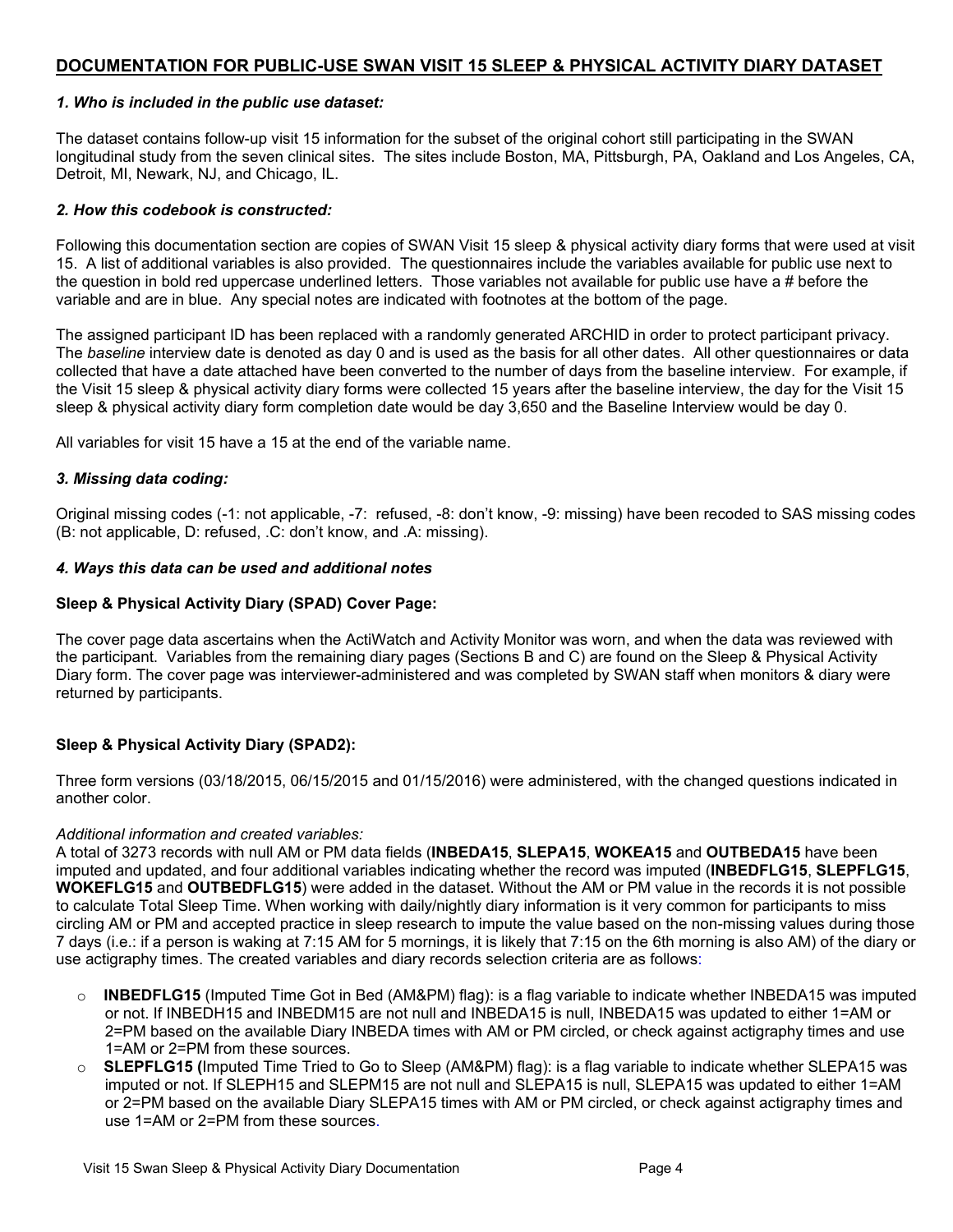- o **WOKEFLG15 (**Imputed Time Woke Up (AM&PM) flag): is a flag variable to indicate whether WOKEA15 was imputed or not. If WOKEH15 and WOKEM15 are not null and WOKEA15 is null, WOKEA15 was updated to either 1=AM or 2=PM based on the available Diary WOKEA15 with AM or PM circled, or checked against actigraphy times and use 1=AM or 2=PM from these sources.
- o **OUTBEDFLG15** (Imputed Time Got out of Bed (AM&PM) flag): is a flag variable to indicate whether OUTBEDA15 was imputed or not. If OUTBEDH15 and OUTBEDM15 are not null and OUTBEDA15 is null, OUTBEDA15 was updated to either 1=AM or 2=PM based on the available Diary OUTBEDA15 with AM or PM circled, or check against actigraphy times and use 1=AM or 2=PM from these sources.

Time variables **STARTIME15**, **ENDTIME15**, **INBEDT15**, **WAKET15** and **OUTBEDT15** were created by taking imputed variables indicating hours (**WORKSTH15**, **WRKENDH15**, **INBEDH15, WOKEH15** and **OUTBEDH15**), minutes (**INBEDM15, WOKEM15**, and **OUTBEDM15**), AM or PM (**WORKSTA15**, **WRKENDA15**, **INBEDA15, WOKEA15**, and **OUTBEDA15**) and transforming them into military time format. Variables indicating Hours, Minutes, AM/PM were then dropped from the final dataset.

If participants answered "No" for Question A.6 (Do you work at a paid job?) in Sleep & Physical Activity Diary Cover Page form, then all the B3 questions on the subsequent Bedtime/ Night Diary form pages were not answered.

Sleep aids (SLEPMEDS15) including prescription medications, over the counter sleep medications and any other sleep supplements were corrected for typographic errors and recoded into uniform medication format and categories for further analysis.

#### **Sleep & Physical Activity Diary Summary:**

Summary variables were created from individual items completed on the Visit 15 Sleep & Physical Activity Diary. The mean and standard deviation variables were created using non-missing data for each participant across the whole observational period. If all the related information was unavailable, the created variable would be set to missing.

#### *Explanation of Questionnaire Variables and Summaries*

- $\circ$  The Visit 15 SWAN Sleep & Physical Activity datasets was provided as daily basis data reported by the participants up to 14 days/nights. Total number of days the participant had an event was calculated by counts that participant provided as a positive answer to the specific question across the observational period. Variables created in this category including: **DAYCONT15, ACTUSL\_T15, BEDSWT\_T15, SLPINT\_T15, INTFML\_T15, INTNOS\_T15, INTPAN\_T15, INTWRY\_T15, INTCLD\_T15, INTBTH\_T15, INTOTH\_T15, SLPMED\_T15** and **SLPUSL\_T15**.
- o Time variables **INBEDT**, **WAKET** and **OUTBEDT** (not included in the frozen dataset) were created by taking variables indicating hours (**INBEDH15, WOKEH15** and **OUTBEDH15**), minutes (**INBEDM15, WOKEM15**, and **OUTBEDM15**), AM or PM (**INBEDA15, WOKEA15**, and **OUTBEDA15**) and transforming them into military time format. The mean and SD of those variables (**INBEDT\_M15**, **INBEDT\_SD15**, **WKTM\_M15**, **WKTM\_SD15**, **OTBEDT\_M15**, **and OTBEDT\_SD15**) were calculated and included in the frozen datasets.
- o Total number of medications taken to help sleep (**MEDNUM\_T15**) was created using variables **SLEPMED15** and **SLEPMEDS15**. The original medication data from Visit 15 SPAD2 datasets was cleaned and categorized based on the specified medication names and brands provided by the participants.
- o When no medication was reported (**MEDSNUM\_T15 = 0**), it could be due to either no meds taken (**SLEPMED15 = 1**) or missing (**SLEPMED15 = .A**). Variable **ANYSLEPMED15** was created to illustrate the situation if the participant took any medication to help sleep (**ANYSLEPMED15 = 2**) or not (**ANYSLEPMED15 = 1**) during the observational period. If all the sleep medication data was missing, **ANYSLEPMED15** for this participant would be assigned as "Missing (.A)".

#### **Created variables:**

- o **ANYSLEPMED15** (Took Any Sleep Meds) indicates whether the participant took any medication to help sleep during the entire observation period (1=No, 2=Yes). This variable was created by **SLPMED\_T15** (Total # of Days Took Meds to Help Sleep) and **MEDNUM\_T15** (# of Meds Took to Help Sleep).
- o **DAYCONT15** (Total # of Valid Days of Diary Data) indicates the total number of valid days of Visit 15 Sleep & Physical Activity Diary completed by each participant across the entire observation. This variable was created by number of days (**DAYNUM15**, all equal to **NIGTNUM15** in this visit).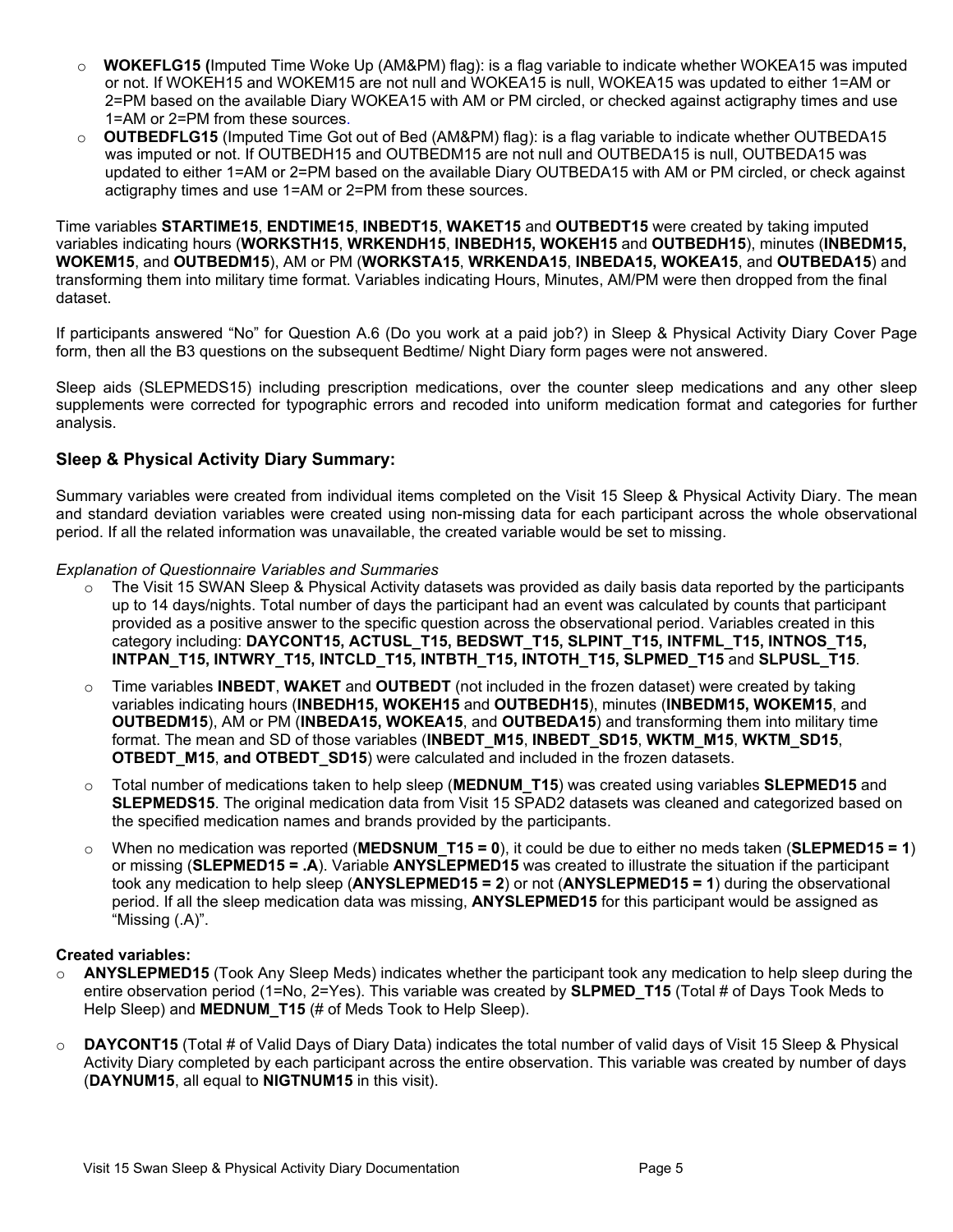- o **NAPS\_M15, NAPS\_SD15 (**Total # of Naps Taken) indicates the mean and standard deviation of mean number of naps taken across the entire observation, and were created by **NAPSNUM15** (Number of naps taken today).
- o **ACTUSL\_T15** (Total # of Days with Physical Activity as Usual) indicates the number of days that participants had the similar physical activity level as usual across the entire observation, and was created by **ACTUSUL15** (Physical Activity as Usual Today).
- o **INBEDT\_M15, INBEDT\_SD15** (Time Got in Bed) indicates the mean and the standard deviation of the mean diary reported time got in bed each night across the entire observation.
- o **SLEPTM\_M15, SLEPTM\_SD15** (Time Tried Go to Sleep) indicates the mean and the standard deviation of the mean diary reported time tried to go to sleep each night across the entire observation.
- o **SLPMIN\_M15, SLPMIN\_SD15 (**Minutes Took to Fall Asleep) indicates the mean and standard deviation of the mean diary reported minutes took to fall asleep each night across the entire observation. These variables were created by **SLEPMIN15** (Number of Minutes Took to Fall Asleep Last Night).
- o **WKNUM\_M15, WKNUM\_SD15** (Times Remember Waking up during Night) indicates the mean and standard deviation of the mean diary reported number of times remembered woke up each night across the entire observation. These variables were created by **WAKENUM15** (Number of Times Remember Waking up Last Night).
- o **WKMIN\_M15, WKMIN\_SD15** (Minutes Awake during Night) indicates the mean and standard deviation of the mean diary reported minutes awake each night across the entire observation. These variables were created by **WAKEMIN15**  (Number of Minutes Awake during Last Night).
- o **WKTM\_M15, WKTM\_SD15** (Time Woke up) indicates the mean and the standard deviation of the mean diary reported time woke up each day across the entire observation.
- o **OTBEDT M15, OTBEDT SD15** (Time Got out of Bed) indicates the mean and the standard deviation of the mean diary reported time got out of bed each day across the entire observation.
- o **(BEDSWT\_T15** (Total # of Days Had Night Sweats/Hot Flashes after Bed) indicates the number of days that participants had night sweats/hot flashes after bed across the entire observation, and was created by **BEDSWET15** (Night Sweats/Hot Flashes after Bed Last Night).
- o **SLPINT\_T15** (Total # of Days Reported Sleep Interrupted) indicates the number of days that participants' sleep was interrupted for any reason across the entire observation, and was created by **SLEPINT15** (Sleep Interrupted Last Night).
- o **INTFML\_T15** (Total # of Days Sleep Interrupted Family Member) indicates the number of days that participants' sleep was interrupted by a family member across the entire observation, and was created by **INTFMLY15** (Sleep Was Interrupted by A Family Member).
- $\circ$  **INTNOS T15** (Total # of Days Sleep Interrupted Noise) indicates the number of days that participants' sleep was interrupted because of noise across the entire observation, and was created by **INTNOIS15** (Sleep Was Interrupted Because of Noise).
- $\circ$  **INTPAN T15** (Total # of Days Sleep Interrupted Pain) indicates the number of days that participants' sleep was interrupted because of pain across the entire observation, and was created by **INTPAIN15** (Sleep Was Interrupted Because of Pain).
- **INTWRY T15** (Total # of Days Sleep Interrupted Worry) indicates the number of days that participants' sleep was interrupted because of worry across the entire observation, and was created by **INTWORY15** (Sleep Was Interrupted Because of Worry).
- o **INTCLD\_T15** (Total # of Days Sleep Interrupted Cold/Hot) indicates the number of days that participants' sleep was interrupted because of cold or hot across the entire observation, and was created by **INTCOLD15** (Sleep Was Interrupted Because of Cold or Hot).
- o **INTBTH\_T15** (Total # of Days Sleep Interrupted Bathroom) indicates the number of days that participants' sleep was interrupted because she woke to use the bathroom across the entire observation, and was created by **INTBATH15** (Sleep Was Interrupted Because Woke to Use the Bathroom).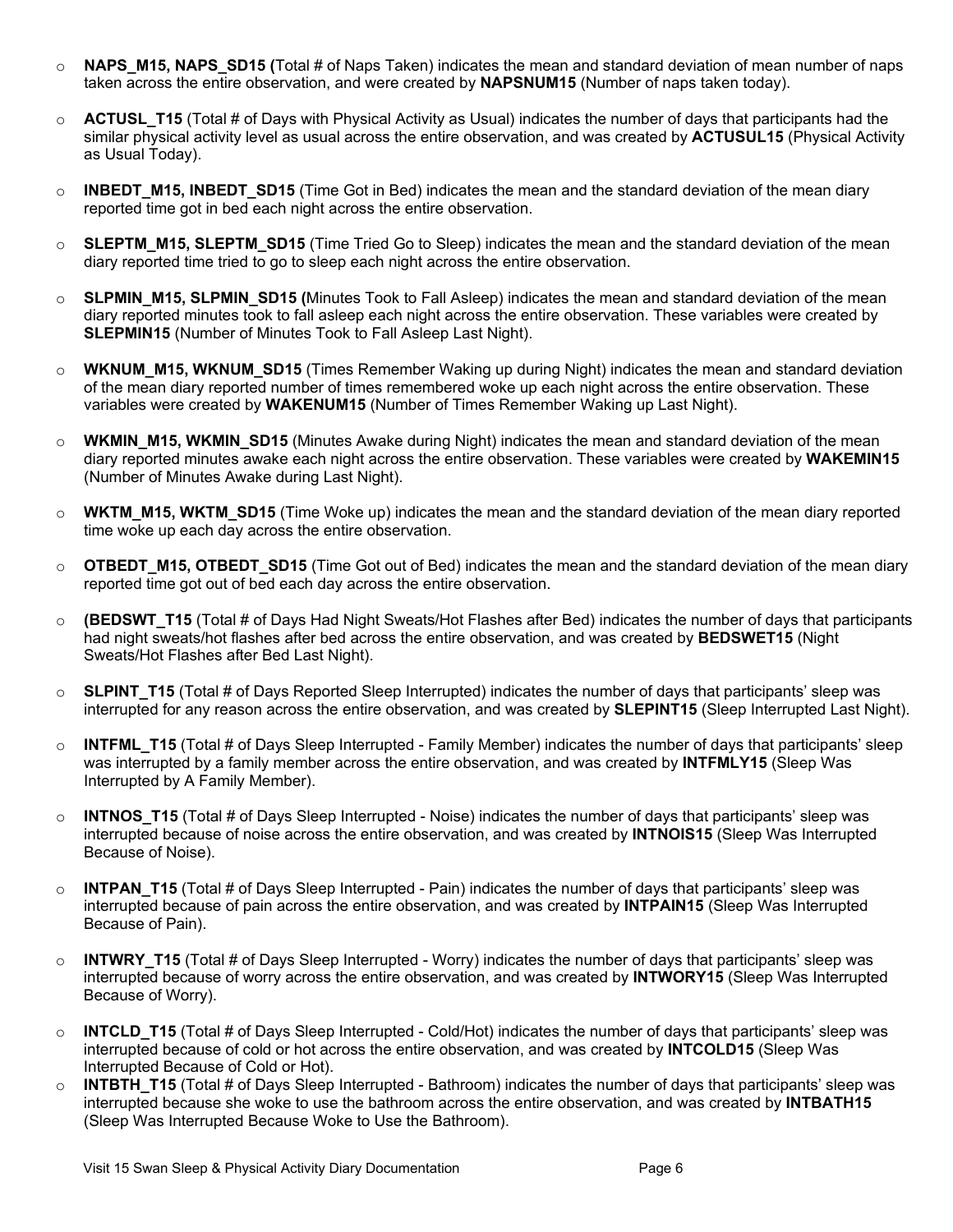- $\circ$  **INTOTH T15** (Total # of Days Sleep Interrupted Other) indicates the number of days that participants' sleep was interrupted because of other reason across the entire observation, and was created by **INTOTH15** (Sleep Was Interrupted Because of other Reason).
- o **SLPMED\_T15** (Total # of Days Took Meds to Help Sleep) indicates the number of days that participant took any sleep meds to help sleep across the entire observation, and was created by **SLEPMED15** (Took Prescription or over the Counter Medication to Help Sleep Last Night).
- o **MEDNUM\_T15** (Total # of Meds Took to Help Sleep) indicates the number of medication that participant took to help sleep across the entire observation, and was created by **SLEPMED15** (Took Med to Help Sleep Last Night: 1=No, 2=Yes) and **SLEPMEDS15** (Took Med to Help Sleep Last Night: Specify).
- o **SLPQU\_M15, SLPQU\_SD15 (**Sleep Quality Rating) indicates the mean and standard deviation of the mean diary reported quality of sleep each night across the entire observation. These variables were created by **SLEPQUAL15** (Sleep Quality Last Night:  $1 =$  very poor,  $2 =$  poor,  $3 =$  fair,  $4 =$  good,  $5 =$  very good).
- $\circ$  **NIGTSFT15** (Night-Shift Worker) indicates whether the participant was a night-shift worker (1 = Yes, 0 = No) started a work shift between 23:00 and 05:00. This variable was created from work start time variables (**WORKSTA15** and **WORKSTH15**).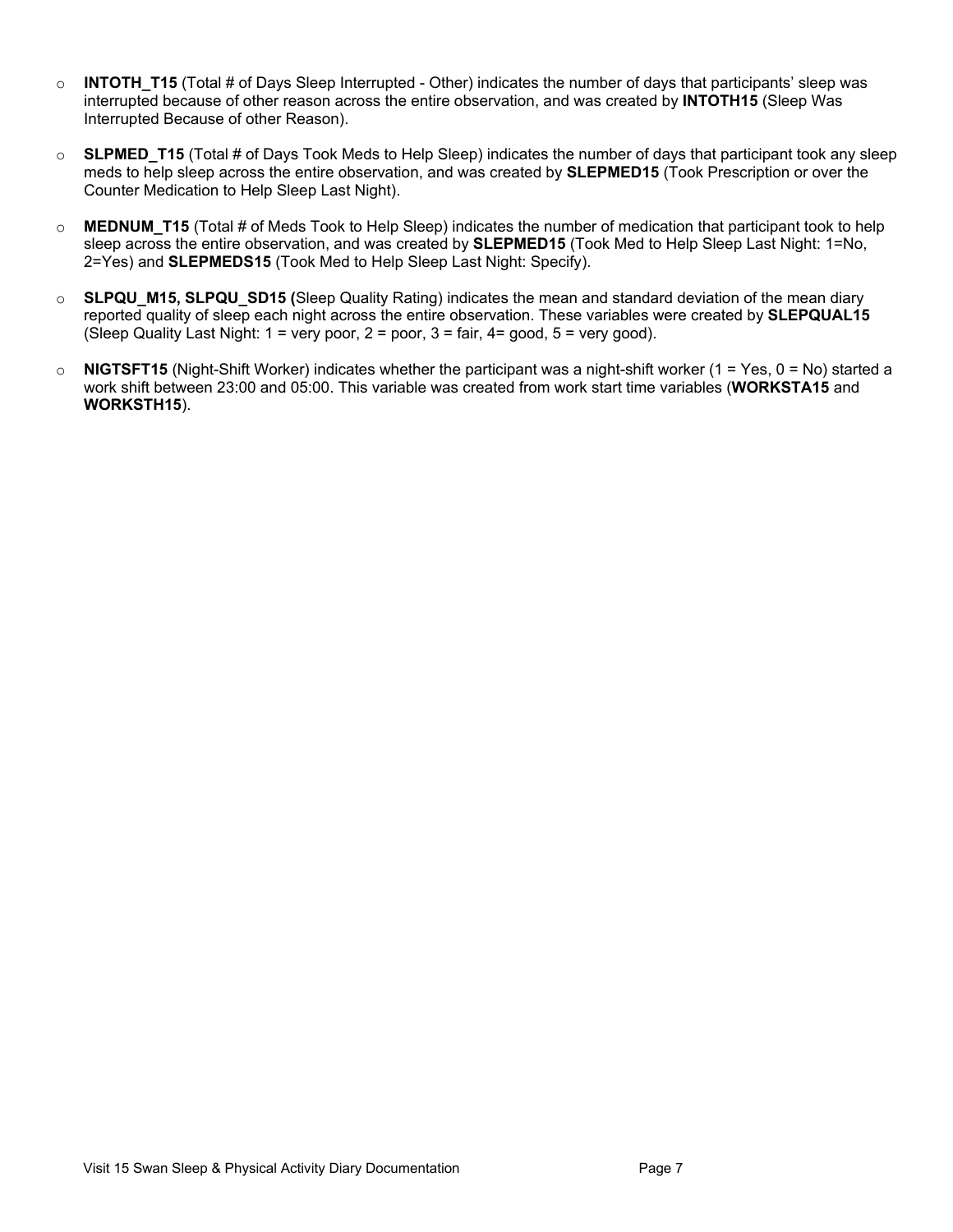

# SWAN SLEEP & PHYSICAL ACTIVITY DIARY

| A1. Participant ID:                                                                                                                                                                                                                                                                                                                                                                                                                                                                                                                                                                                                                                                                                                                                                                                                                                                                                   | AFFIX ID LABEL HERE                                                                                                                     | <b>ARCHID<sup>~</sup></b> |  |  |  |  |
|-------------------------------------------------------------------------------------------------------------------------------------------------------------------------------------------------------------------------------------------------------------------------------------------------------------------------------------------------------------------------------------------------------------------------------------------------------------------------------------------------------------------------------------------------------------------------------------------------------------------------------------------------------------------------------------------------------------------------------------------------------------------------------------------------------------------------------------------------------------------------------------------------------|-----------------------------------------------------------------------------------------------------------------------------------------|---------------------------|--|--|--|--|
| A2. SWAN Study Visit<br>A3. Form Version                                                                                                                                                                                                                                                                                                                                                                                                                                                                                                                                                                                                                                                                                                                                                                                                                                                              | 15<br>03/18/2015   06/15/2015   01/15/2016                                                                                              | <u>VISIT</u><br>#FORM_V   |  |  |  |  |
| A4. Date Reviewed with Participant                                                                                                                                                                                                                                                                                                                                                                                                                                                                                                                                                                                                                                                                                                                                                                                                                                                                    | $\frac{1}{m} \frac{1}{m} \frac{1}{d} \frac{1}{d} \frac{1}{d} \frac{1}{y} \frac{1}{y} \frac{1}{y} \frac{1}{y}$ DREVIEWDAY15 <sup>+</sup> |                           |  |  |  |  |
| A5. Reviewer's Initials<br>A7-A10: TO BE COMPLETED BY SWAN STAFF WHEN MONITORS & DIARY ARE RETURNED.                                                                                                                                                                                                                                                                                                                                                                                                                                                                                                                                                                                                                                                                                                                                                                                                  |                                                                                                                                         | <b>#INITS</b>             |  |  |  |  |
| A7. Participant started wearing ActiWatch on:<br><b>DSTARTWAT15<sup>t</sup></b><br>A8. Participant stopped wearing ActiWatch on:<br>$\frac{1}{m} \frac{1}{m} \frac{1}{d} \frac{1}{d} \frac{1}{d} \frac{1}{y} \frac{1}{y} \frac{1}{y} \frac{1}{y}$<br><b>DSTOPWAT15t</b><br>A9. Participant started wearing Activity Monitor on:<br>$\frac{1}{\text{m m}} \frac{1}{\text{m d d}} \frac{1}{\text{d d}} \frac{1}{\text{d d}} \frac{1}{\text{d d}} \frac{1}{\text{d d}} \frac{1}{\text{d d}} \frac{1}{\text{d d}} \frac{1}{\text{d d}} \frac{1}{\text{d d}} \frac{1}{\text{d d}} \frac{1}{\text{d d}} \frac{1}{\text{d d}} \frac{1}{\text{d d}} \frac{1}{\text{d d}} \frac{1}{\text{d d}} \frac{1}{\text{d}} \frac{1}{\text{d}} \frac{1}{\text{d}} \frac{1}{\text{d}} \frac{$<br><b>DSTARTMON15<sup>t</sup></b><br>A10. Participant stopped wearing Activity Monitor on:<br><b>DSTOPMON15<sup>t</sup></b> |                                                                                                                                         |                           |  |  |  |  |
| $\overline{a}$ $\overline{b}$ . $\overline{a}$ . $\overline{a}$ . $\overline{a}$ . $\overline{a}$ . $\overline{a}$ . $\overline{a}$ . $\overline{a}$ . $\overline{a}$ . $\overline{a}$ . $\overline{a}$ . $\overline{a}$ . $\overline{a}$ . $\overline{a}$ . $\overline{a}$ . $\overline{a}$ . $\overline{a}$ . $\overline{a}$ . $\overline{a}$ . $\over$                                                                                                                                                                                                                                                                                                                                                                                                                                                                                                                                             |                                                                                                                                         | <b>DAIRIADJE</b>          |  |  |  |  |

#### A6. Do you work at a paid job? **PAIDJOB15**

1 = No [If NO, cross out <u>Question 3</u> on all diary pages with the  $\left(\begin{matrix} \sqrt{2} & 1 \\ 1 & 1 \end{matrix}\right)$ 



 $2 = Yes$ 

. .

<sup>~</sup> A randomly generated ID will be provided that is different from the original ID **†** This date is given in days since the initial baseline interview, which is day zero.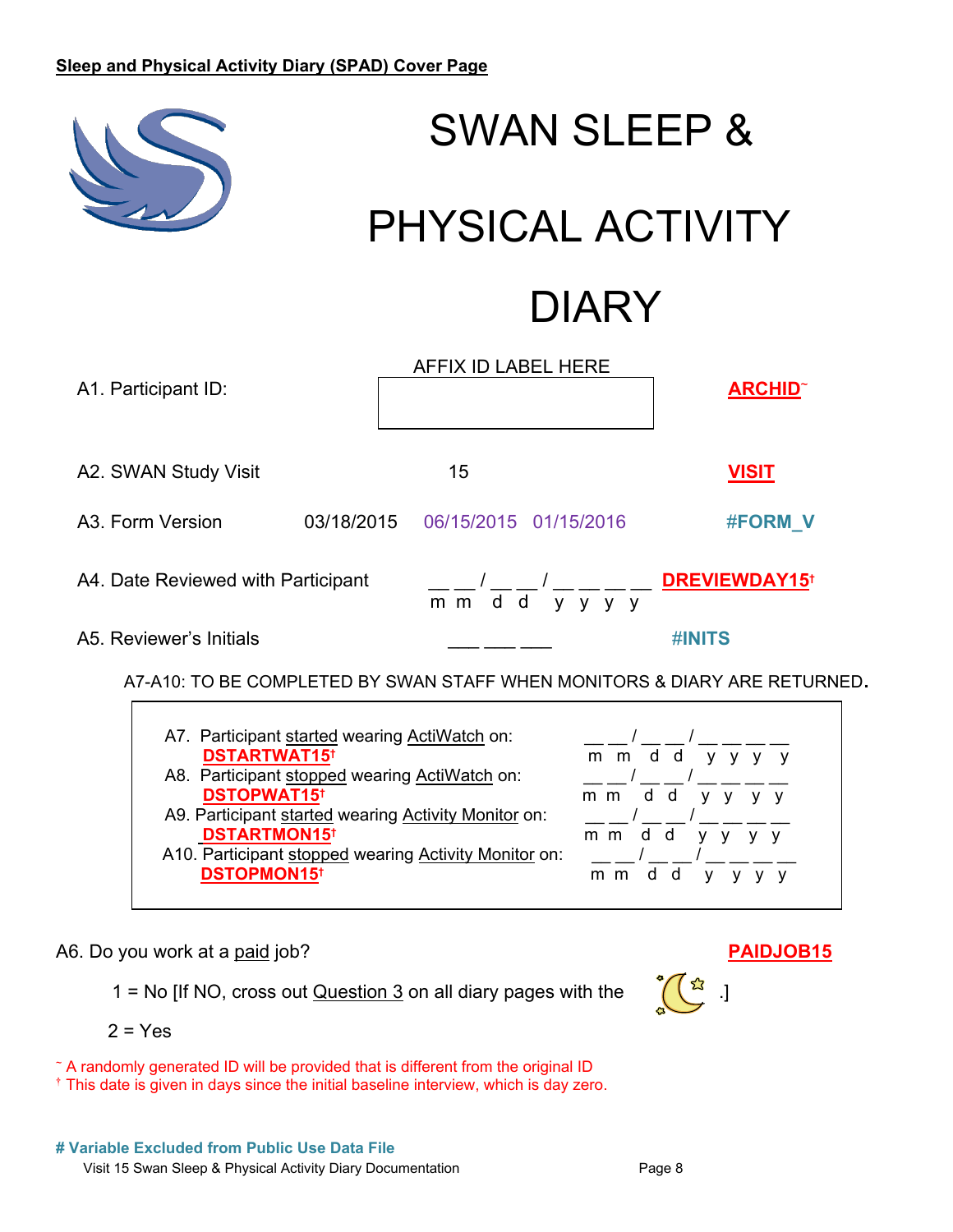#### **Sleep and Physical Activity Diary (SPAD2)**

## *Note:* **Questions in black are shared by all three form versions <b>ARCHID~ ARCHID~** VISIT #FORM\_V **B**. **Please fill this out LAST thing at NIGHT, before going to sleep. [**C**IRCLE AM OR PM FOR ALL TIMES.]** 1.Today's Date: \_\_ \_\_ /\_\_ \_\_ /\_\_ \_\_ \_\_ \_\_ **DNIGHTDAY15†** 2. Night \_1\_ **NIGTNUM15** m m d d y y y y 3. Did you work at your paid job today?  $1 = No$ , it's my day off [GO TO 4.]  $2 = Yes$  **WORKJOB15** a. Today I started paid work at…\_\_\_\_:\_\_\_\_ AM or PM **STARTIME15†** b. Today I ended paid work at…. \_\_\_\_:\_\_\_\_ AM or PM **ENDTIME15†** 4. Did you take any naps today? 1 = No **[GO TO 5.)** 2 = YES **#NAPS (Form Version 01/15/2016) (Form Version 01/15/2016) a.** Today I took... **Mumber of Naps** [If no naps put "0" and then GO TO 7.] **#NAPSNUM15**

If NAPS, when? Nap Start Nap Stop Nap Stop Nap Start Nap Stop

1. \_\_\_\_: \_\_\_\_ AM or PM \_\_\_\_\_: \_\_\_\_ AM or PM \_\_\_\_\_ \_\_\_\_ \_\_\_\_ \_\_\_\_ AM or PM \_\_\_\_\_\_ \_\_\_ \_\_ AM or PM

**#N1STATH15, N1STATM15, N1STATA15 #N1STOPH15, N1STOPM15, N1STOPA15 # N3STATH15, N3STATM15, N3STATA15 #N3STOPH15, N3STOPM15, N3STOPA15**

2.  $\vdots$  AM or PM  $\vdots$  AM or PM  $\vdots$  AM or PM  $\vdots$  AM or PM  $\vdots$  AM or PM

**#N2STATH15, N2STATM15, N2STATA15 #N2STOPH15, N2STOPM15, N2STOPA15 #N4STATH15, N4STATM15, N4STATA15 #N4STOPH15, N4STOPM15, N4STOPA15**

4. I started my first activity of the day (e.g., personal care, caregiving, volunteering) at… **(Form Version 06/15/2015 & 03/18/2015**) \_\_\_\_:\_\_\_\_ AM or PM

 **#ACTSTH15, ACTSTM15, ACTSTA15**

5. I finished my last activity of the day (e.g., personal care, caregiving, volunteering) at... **(Form Version 06/15/2015 & 03/18/2015)** \_\_\_\_:\_\_\_\_ AM or PM

 **#ACTFINH15, ACTFINM15, ACTFINA15**  6. Today I took… \_\_\_\_\_ Number of Naps [If no naps put "0" and then GO TO 7.] **#NAPSNUM15 (Form Version 06/15/2015 & 03/18/2015)**

If NAPS, when? Nap Start Nap Stop Nap Stop Nap Start Nap Stop 1. \_\_\_\_: \_\_\_\_ AM or PM \_\_\_\_\_: \_\_\_\_ AM or PM \_\_\_\_\_\_ 3. \_\_\_\_: \_\_\_\_ AM or PM \_\_\_\_: \_\_\_\_ AM or PM **#N1STATH15, N1STATM15, N1STATA15 #N1STOPH15, N1STOPM15, N1STOPA15 #N3STATH15, N3STATM15, N3STATA15 #N3STOPH15, N3STOPM15, N3STOPA15** 2.  $\vdots$  AM or PM  $\vdots$  AM or PM  $\vdots$  AM or PM  $\vdots$  AM or PM  $\vdots$  AM or PM **#N2STATH15, N2STATM15, N2STATA15 # N2STOPH15, N2STOPM15, N2STOPA15 #N4STATH15, N4STATM15, N4STATA15 #N4STOPH15, N4STOPM15, N4STOPA15** 7. Today I wore my wrist monitor… 1 = No [GO TO 9.] 2 = Yes **#WRISTWOR**

8. Today I took off my wrist monitor… 1 = No [GO TO 9.] 2 = Yes **#WRISTOFF**

If YES, when? Time removed Time put back on Time removed Time put back on

1.  $\therefore$  AM or PM  $\qquad \qquad$  \_\_\_: AM or PM  $\qquad \qquad$  2. \_\_\_\_: \_\_\_\_ AM or PM  $\qquad \qquad$  \_\_\_: \_\_\_\_ AM or PM

**#WRS1OFFH, WRS1OFFM, WRS1OFFA #WRS1ONH, WRS1ONM, WRS1ONA # WRS2OFFH, WRS2OFFM, WRS2OFFA #WRS2ONH, WRS2ONM, WRS2ONA**  <sup>~</sup> A randomly generated ID will be provided that is different from the original ID

**†** This date is given in days since the initial baseline interview, which is day zero.

#### **# Variable Excluded from Public Use Data File**

Visit 15 Swan Sleep & Physical Activity Diary Documentation **Page 9** Page 9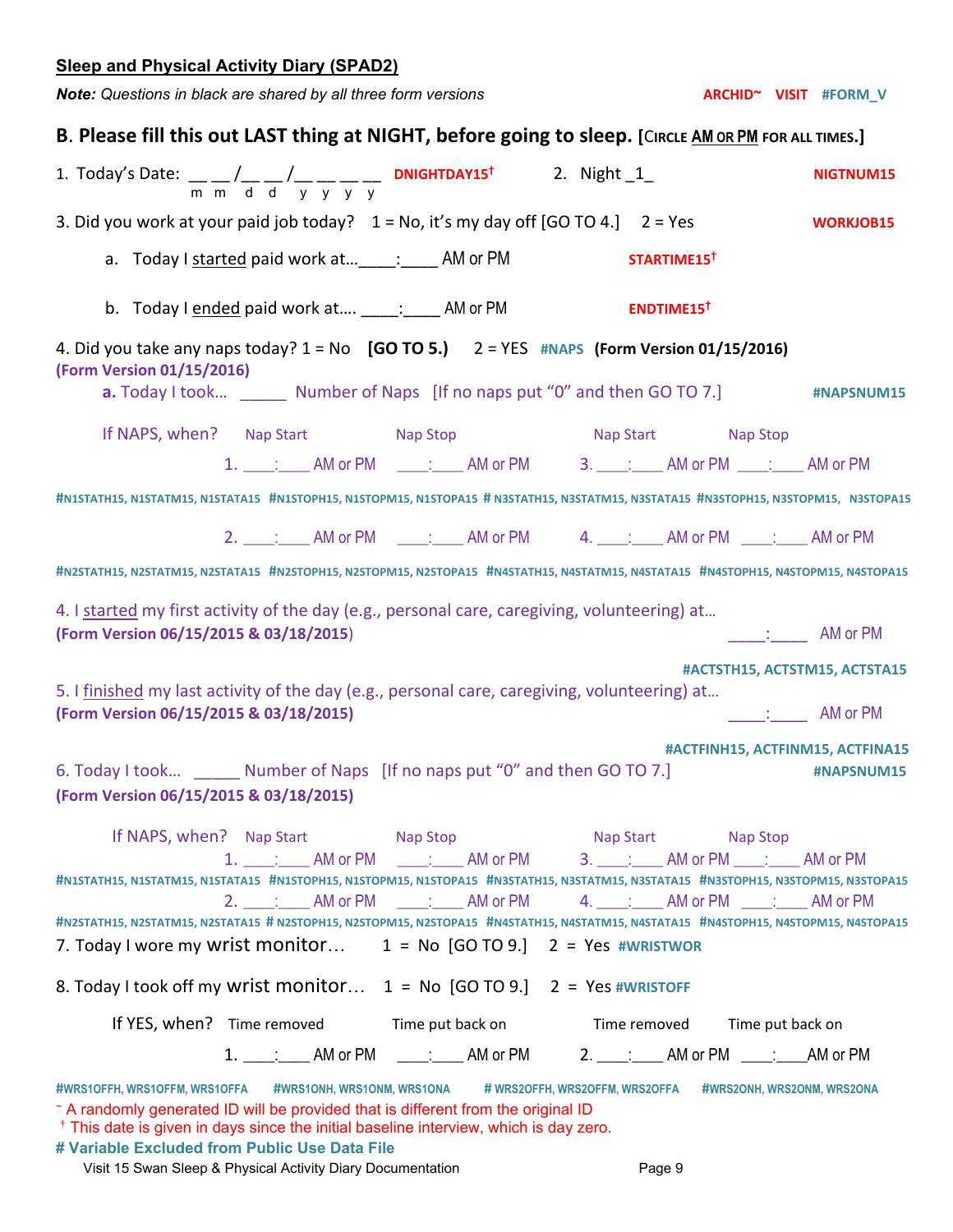| 10. Did you remove the waist monitor for 30 minutes or longer?        |                                                                                                                           |                      |                | $No = 1$ [GO TO 11.] | $2 = Yes$ #WAISTOF15             |                                   |
|-----------------------------------------------------------------------|---------------------------------------------------------------------------------------------------------------------------|----------------------|----------------|----------------------|----------------------------------|-----------------------------------|
| If, YES                                                               |                                                                                                                           | If Yes<br>No<br>Yes. |                | Time removed         | Time put back on                 |                                   |
| a.                                                                    | Showering/bathing<br>#REMSHOW15                                                                                           | 1                    | $\overline{2}$ |                      | : AM or PM                       | : AM or PM                        |
| # SHOWONH15, SHOWONM15, SHOWONA15<br>#SHOWOFH15, SHOWOFM15, SHOWOFA15 |                                                                                                                           |                      |                |                      |                                  |                                   |
| b.                                                                    | Other, Specify #REMOTH115,<br>#REMOTH1S15                                                                                 | 1                    |                |                      |                                  | : AM or PM : AM or PM             |
|                                                                       |                                                                                                                           |                      |                |                      | #OTH1OFH15, OTH1OFM15, OTH1OFA15 | #OTH1ONH15, OTH1ONM15, OTH1ONA15  |
| C.                                                                    | Other, Specify #REMOTH215,<br><b>#REMOTH2S15</b>                                                                          | $\mathbf{1}$         |                |                      | : AM or PM                       | : AM or PM                        |
|                                                                       |                                                                                                                           |                      |                |                      | #OTH2OFH15, OTH2OFM15, OTH2OFA15 | # OTH2ONH15, OTH2ONM15, OTH2ONA15 |
|                                                                       | 11. Was today similar to your usual physical activity level? $1 = No$ $2 = Yes$<br>(Form Version 06/15/2015 & 01/15/2016) |                      |                |                      |                                  | <b>#ACTUSUL15</b>                 |

11. Today, did you engage in any of the following activities for 10 minutes or more? **(Form Version 03/18/2015)** [IF YOU DID AN ACTIVITY MORE THAN ONCE DURING THE DAY, WITH A BREAK OF MORE THAN 15 MINUTES, SUCH AS RIDING YOUR BIKE TO WORK AND RIDING YOUR BIKE HOME FROM WORK, RECORD THE TIME YOU STOPPED THE FIRST TIME AS THE END TIME. THEN, FOR "OTHER, SPECIFY" WRITE IN THE ACTIVITY AGAIN (E.G., BICYCLING) AND RECORD THE START/END TIMES OF THE SECOND SESSION.]

|                |                                                                                                                            |                   | <b>No</b>    | Yes         | If Yes | <b>Start time</b>                                                                | <b>End time</b>                                                                                              |
|----------------|----------------------------------------------------------------------------------------------------------------------------|-------------------|--------------|-------------|--------|----------------------------------------------------------------------------------|--------------------------------------------------------------------------------------------------------------|
| a.             | <b>Bicycling</b>                                                                                                           | <b>#BIKE1015</b>  | $\mathbf{1}$ | $2^{\circ}$ |        | $\longrightarrow$ $\qquad \qquad \qquad$ AM or                                   |                                                                                                              |
|                |                                                                                                                            |                   |              |             |        |                                                                                  | $\overline{\phantom{a}}$ : AM or PM                                                                          |
|                |                                                                                                                            |                   |              |             |        |                                                                                  | #BSTATH15, BSTATM15, BSTATA15 #BENDH15, BENDM15, BENDA15                                                     |
|                | b. Yoga/Tai Chi                                                                                                            | #YOGA1015         | $\mathbf{1}$ | $2^{\circ}$ |        | ______:_____ AM or                                                               |                                                                                                              |
|                |                                                                                                                            |                   |              |             |        |                                                                                  |                                                                                                              |
|                |                                                                                                                            |                   |              |             |        |                                                                                  | #YSTATH15, YSTATM15, YSTATA15 #YENDH15, YENDM15, YENDA15                                                     |
| C <sub>1</sub> | <b>Weight Training</b>                                                                                                     | #WEGHT1015        | $\mathbf{1}$ | $2^{\circ}$ |        | $\longrightarrow$ $\qquad \qquad \qquad$ AM or                                   |                                                                                                              |
|                |                                                                                                                            |                   |              |             |        | <b>PM</b>                                                                        | <b>Example 2</b> SM or PM                                                                                    |
|                |                                                                                                                            |                   |              |             |        |                                                                                  | # WSTATH15, WSTATM15, WSTATA15 #WENDH15, WENDM15, WENDA15                                                    |
| d.             | Swimming, water aerobics #swim1015                                                                                         |                   | $\mathbf{1}$ | $2^{\circ}$ |        | $\longrightarrow$ $\qquad \qquad \qquad$ $\qquad \qquad$ $\longrightarrow$ AM or |                                                                                                              |
|                |                                                                                                                            |                   |              |             |        | <b>PM</b>                                                                        | $\frac{1}{2}$ : $\frac{1}{2}$ AM or PM                                                                       |
|                |                                                                                                                            |                   |              |             |        |                                                                                  | #SSTATH15, SSTATM15, SSTATA15 # SENDH15, SENDM15, SENDA15                                                    |
| e.             | Other, Specify                                                                                                             | #OTHR1015,        | $\mathbf{1}$ | $2^{\circ}$ |        | ______:_____ AM or                                                               |                                                                                                              |
|                |                                                                                                                            | <b>#OTHR10S15</b> |              |             |        | <b>PM</b>                                                                        | $\overline{\phantom{a}}$ : $\overline{\phantom{a}}$ AM or PM                                                 |
|                |                                                                                                                            |                   |              |             |        |                                                                                  | #OSTATH15, OSTATM15, OSTATA15 #OENDH15, OENDM15, OENDA15                                                     |
|                |                                                                                                                            |                   |              |             |        |                                                                                  | 12. Tonight I took my waist monitor off at  ____: _____ AM or PM _____________ #WASTOFFH, WASTOFFM, WASTOFFA |
|                |                                                                                                                            |                   |              |             |        |                                                                                  |                                                                                                              |
|                |                                                                                                                            |                   |              |             |        |                                                                                  | C. Please fill this out FIRST thing in the morning, after getting out of bed. [Circle AM or PM for times.]   |
|                |                                                                                                                            |                   |              |             |        |                                                                                  |                                                                                                              |
|                | 1. Today's Date: $\frac{1}{\text{m m}}\frac{1}{\text{d d}}\frac{1}{\text{d y}}\frac{1}{\text{y y}}$ bDAYDAY15 <sup>t</sup> |                   |              |             |        | 2. Day $1$                                                                       | DAYNUM15                                                                                                     |
|                |                                                                                                                            |                   |              |             |        |                                                                                  |                                                                                                              |
|                |                                                                                                                            |                   |              |             |        |                                                                                  |                                                                                                              |
|                |                                                                                                                            |                   |              |             |        |                                                                                  |                                                                                                              |
|                |                                                                                                                            |                   |              |             |        |                                                                                  |                                                                                                              |
|                |                                                                                                                            |                   |              |             |        |                                                                                  |                                                                                                              |
|                |                                                                                                                            |                   |              |             |        |                                                                                  |                                                                                                              |
|                | <sup>†</sup> This date is given in days since the initial baseline interview, which is day zero.                           |                   |              |             |        |                                                                                  |                                                                                                              |
|                | # Variable Excluded from Public Use Data File                                                                              |                   |              |             |        |                                                                                  |                                                                                                              |

Visit 15 Swan Sleep & Physical Activity Diary Documentation Page 10